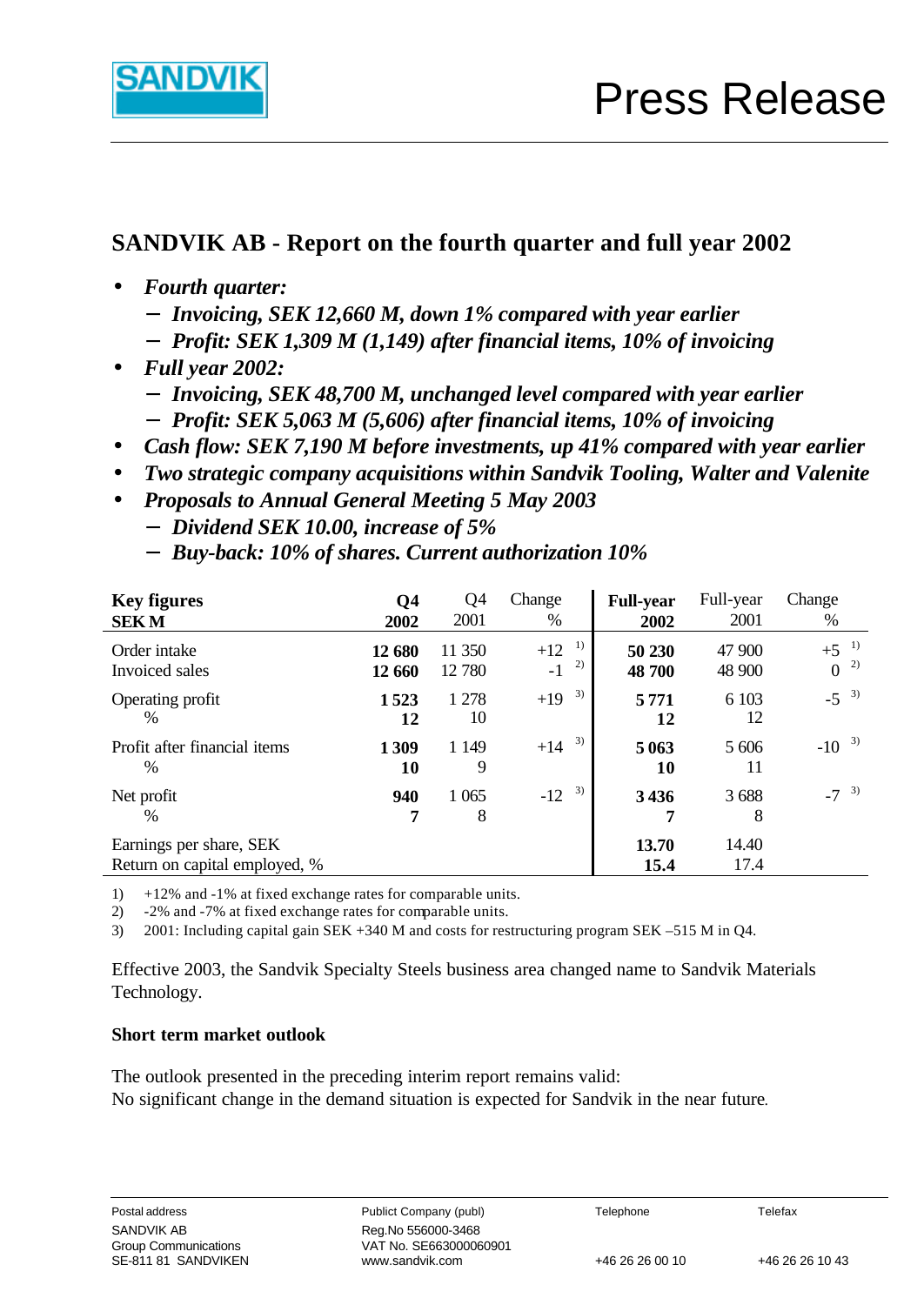### **Sales (see appendix 2)**



**Order intake** in the **fourth quarter** amounted to SEK 12,680 M (11,350), an increase of 12% at fixed exchange rates for comparable units. Order intake rose for all business areas. However, the trend was flat if certain major project orders are taken into account.

Order intake for the **full year 2002** amounted to SEK 50,230 M (47,900), an increase of 5% in total but a decline of 1% at fixed exchange rates for comparable units. Changes in currency rates affected order intake negatively by 3%, while acquisitions contributed positively by 9%.

**Invoiced sales** in the **fourth quarter** amounted to SEK 12,660 M (12,780), a total decline of 1%. At fixed exchange rates for comparable units, invoicing declined 2% compared with a year earlier. Acquisitions contributed positively by 9%. Changes in currency rates affected invoicing negatively by 7% for the quarter and 3% for the full year. Group invoicing for the **full year** was SEK 48,700 M (48,900), unchanged in total, but a decline of 7% at fixed exchange rates for comparable units. Invoicing declined in all business areas. Acquisitions contributed positively by 9%.

Acquisitions affected order intake and invoicing in the quarter by SEK 1,005 M and SEK 1,118 M, respectively. For the full year the effect was SEK 4,306 M and SEK 4,388 M, respectively.

|                     |              | <b>Fourth quarter 2002</b> |                  |                     | <b>Full-year 2002</b> |               |  |  |
|---------------------|--------------|----------------------------|------------------|---------------------|-----------------------|---------------|--|--|
|                     | Order intake | Change*                    | <b>Share</b>     | <b>Order intake</b> | Change*               | <b>Share</b>  |  |  |
| <b>Market</b> area  | <b>SEKM</b>  | $\frac{6}{9}$              | $\frac{6}{9}$    | <b>SEKM</b>         | $\%$                  | $\frac{6}{9}$ |  |  |
| EU                  | 5 1 2 3      | $+3$                       | 40               | 20 122              | -5                    | 40            |  |  |
| Rest of Europe      | 1 0 7 9      | $+47$                      | 9                | 3875                | $+1$                  | 8             |  |  |
| <b>Europe total</b> | 6 202        | $+8$                       | 49               | 23 9 9 7            | $-5$                  | 48            |  |  |
| <b>NAFTA</b>        | 3 0 2 2      | $+18$                      | 24               | 11 497              | $\bf{0}$              | 23            |  |  |
| South America       | 534          | $+8$                       | $\boldsymbol{4}$ | 2 1 8 0             | $-2$                  | 4             |  |  |
| Africa/Middle East  | 686          | $+28$                      | 5                | 2653                | $+16$                 | 5             |  |  |
| Asia/Australia      | 2 2 3 6      | $+9$                       | 18               | 9 9 0 3             | $+3$                  | <b>20</b>     |  |  |
| <b>Total</b>        | 12 680       | $+12$                      | 100              | 50 230              | -1                    | 100           |  |  |

#### **Order intake – Development by market area**

\* Change from preceding year at fixed exchange rates for comparable units.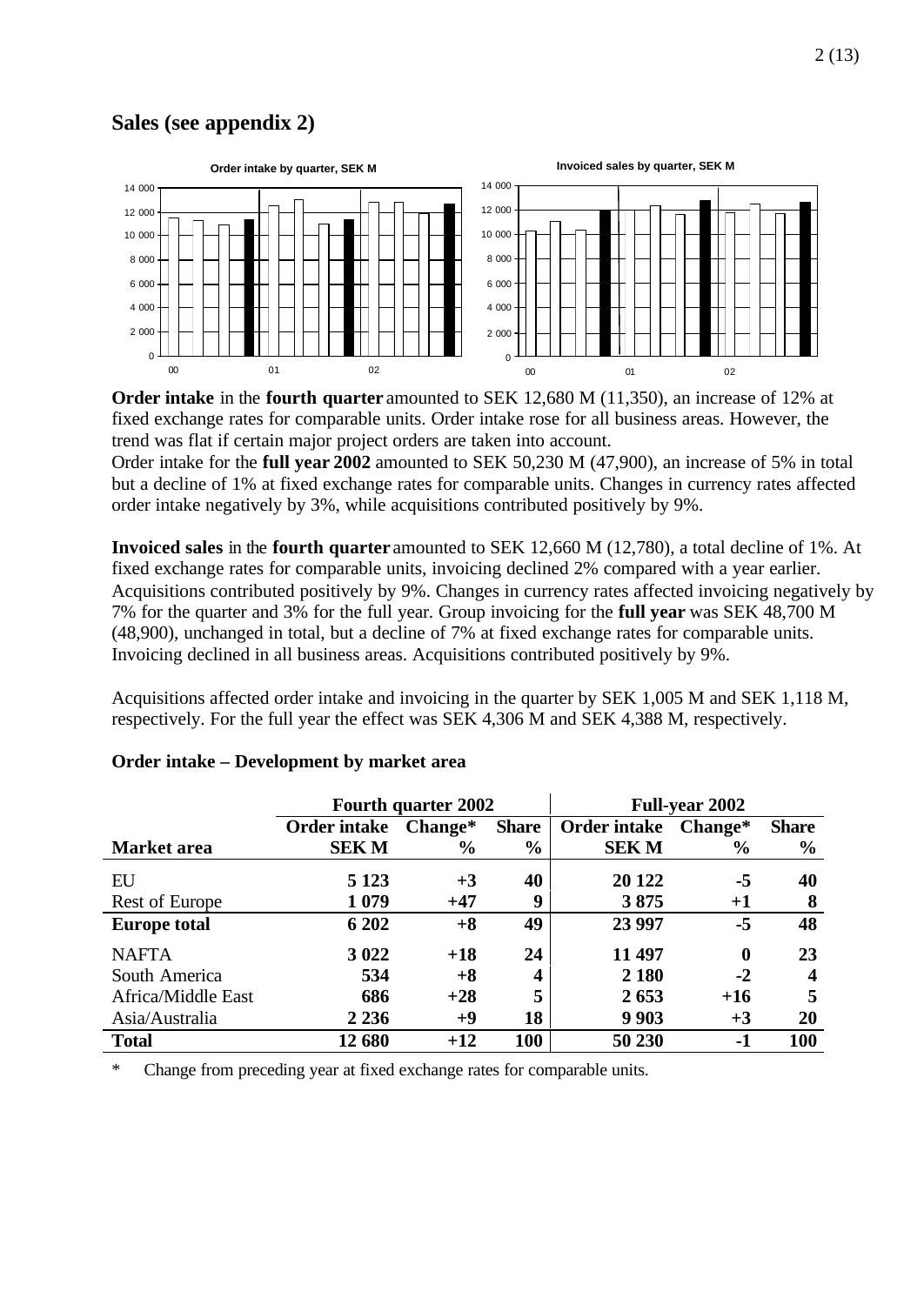The increase in total for the Group in the **fourth quarter** should be viewed against the background of a number of project orders and that the year-earlier quarter was weak. A certain improvement was noted in the EU in the fourth quarter. Demand in the rest of Europe increased for Sandvik Mining and Construction. The increase in NAFTA was attributable to a large order for sorting equipment within Sandvik Materials Technology. The demand in NAFTA for Sandvik Tooling and Sandvik Mining and Construction was unchanged. Development continued to be positive in Africa/Middle East and Asia/Australia, particularly for Sandvik Mining and Construction.

With the exception of Africa/Middle East and Asia/Australia, the business climate was weak during the entire 2002, which mainly had a negative effect on demand within Sandvik Tooling and Sandvik Materials Technology. Order intake for Sandvik Mining and Construction developed positively during the year.

Demand varied within Sandvik's customer segments. In the **fourth quarter**, demand weakened further from the general engineering industry, particularly within the EU. However, NAFTA stabilized. Activity in the mining and oil/gas industries was favorable, but there were signs of a future weaker investment climate. Demand from the automotive industry was unchanged in the EU and NAFTA. Sales to the electronics industry were low, as previously, with no signs of an upturn.



#### **Earnings, cash flow and return (see appendix 1)**

Operating profit in the **fourth quarter** amounted to SEK 1,523 M (1,278 in preceding year including net nonrecurring negative items of SEK 175 M), 12% of invoicing. Changes in currency rates had a negative effect of SEK 165 M. The earnings improvement is due mainly to the effects of the implemented restructuring programs.

Operating profit for the **full year** amounted to SEK 5,771 M (6,103), 12% of invoicing. Changes in currency rates had a marginal negative effect on full-year earnings. The new accounting principle applied during the year for capitalization of certain development costs affected earnings positively by about SEK 185 M for the full year and SEK 80 M for the fourth quarter.

The decline in earnings compared with a year earlier was attributable to lower sales and production volumes. The margin was also affected negatively by the lower than average earnings for the companies acquired during the year. Implemented and ongoing restructuring measures had a positive effect but could not fully offset the volume declines in Sandvik Tooling and Sandvik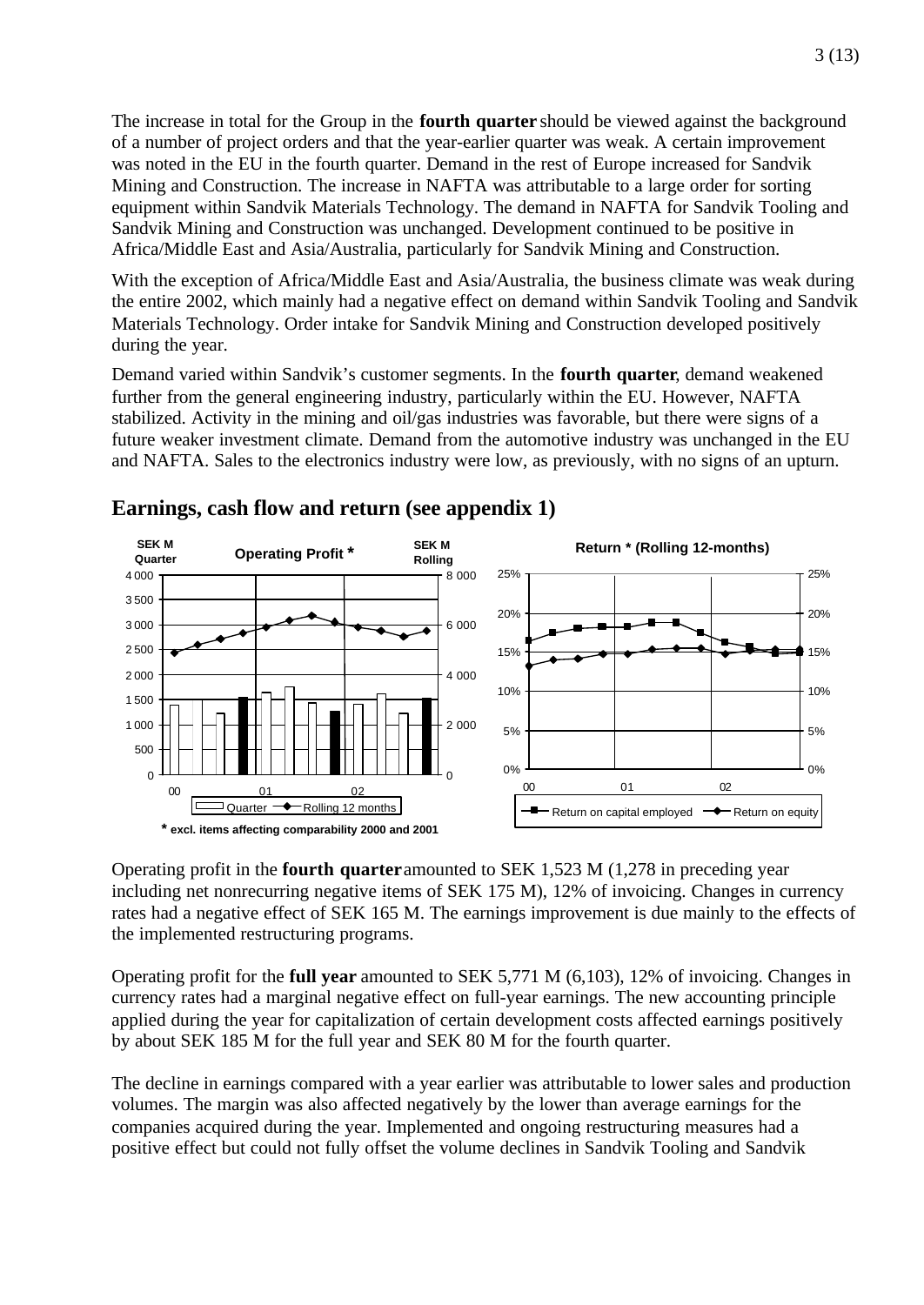Materials Technology. Sandvik Mining and Construction's earnings rose again in 2002 to the highest figure since the business area was established.

Net financial expense for the full year was SEK 708 M (expense: 497) and profit after net financial items amounted to SEK 5,063 M (5,606), 10% of invoicing. The tax rate was 28% (31). Also during the fourth quarter the tax rate was affected positively by deductible losses related to changes in the organization.

Net profit for the year was SEK 3,436 M (3,688) and SEK 940 M (1,065) in the fourth quarter. Earnings per share were SEK 13.70 (14.40) and after dilution SEK 13.50 (14.30).

The return on capital employed amounted to 15.4% (17.4) and the return on equity was 14.9% (15.5). Equity per share amounted to SEK 92.80 SEK (95.50). Net debt/equity ratio was 0.5 (0.4) and the equity/assets ratio 48% (50).

|                                                                   | <b>Full-year</b> | Full-year        |
|-------------------------------------------------------------------|------------------|------------------|
| <b>Key figures</b>                                                | 2002             | 2001             |
| No. of shares at end of period ('000)<br>Earnings per share, SEK* | 250 012<br>13.70 | 251 025<br>14.40 |
| After full dilution**                                             | 13.50            | 14.30            |
| Return on capital employed, %                                     | 15.4             | 17.4             |
| Return on shareholders' equity, %                                 | 14.9             | 15.5             |
| Net debt/equity ratio                                             | 0.5              | 0.4              |

Most recent 12 months divided by the average number of outstanding shares, 250,512,000 (256,414,000). \*\* Average no. of shares, after addition of shares resulting from full conversions and exercise of warrants, amounts to 255,418,000 (261,335,000).

The Group reported a continued strong cash flow from operations, amounting to SEK 1,791 M (1,579) in the **fourth quarter** and SEK 7,190 M (5,093) for the **full year**. The improvement in the fourth quarter was attributable primarily to the underlying earnings improvement while the improvement for the full year was attributable to a reduction of working capital.

The Group's investments in fixed assets for the full year amounted to SEK 2,357 M (2,627). In addition, companies were acquired for an amount of SEK 2,709 M. After investments, acquisitions and divestments, cash flow for the full year was SEK 2,482 M.

The Group's expenses in 2002 for research, development and quality assurance were SEK 1,853 M (1,787), corresponding to 3.8% (3.7) of invoicing.

The number of employees amounted to 37,388, an increase of 12 persons for comparable units in the **fourth quarter,** including about 230 service-related personnel within Sandvik Mining and Construction**.** From the beginning of the year, the decline for comparable units was about 840 persons.

#### **Parent company**

The invoiced sales of the Parent Company amounted to SEK 11,935 M (12,270), operating profit was SEK 1,428 M (1,340). Liquid funds plus interest-bearing assets less interest-bearing liabilities amounted to SEK 693 M (-1,086 at 31 December 2001). The number of employees at the Parent Company was 6,756 (7,090) at year-end. Investments in fixed assets amounted to SEK 883 M for the full year (647).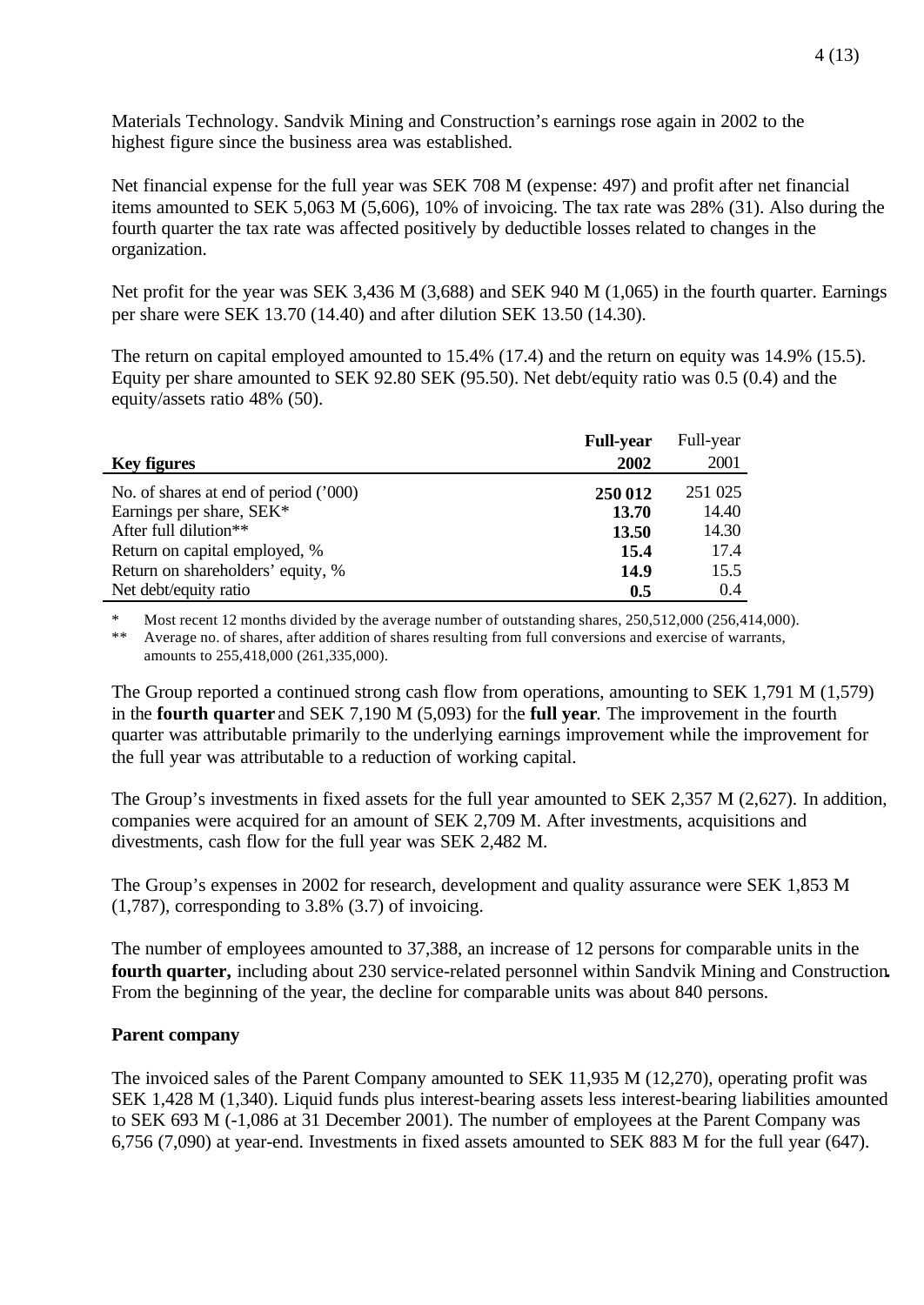### **Business areas (see appendix 2)**

| o                        | Q4   | Q4      | Change                   | Full-        | Full-        | Change |
|--------------------------|------|---------|--------------------------|--------------|--------------|--------|
| <b>SEKM</b>              | 2002 | 2001    | $\%$                     | year<br>2002 | year<br>2001 | %      |
| Order intake             | 4618 | 3888    | $+3$<br>$*$              | 17 904       | 16 355       | $-3$ * |
| Invoiced sales           | 4757 | 4 0 5 3 | $\overline{0}$<br>$\ast$ | 17840        | 16 5 61      | $-5$ * |
| Operating profit         | 695  | 459     | $+51$                    | 2711         | 2964         | $-9$   |
| $\%$                     | 15   | 11      |                          | 15           | 18           |        |
| Adj. Operating profit, % | 19   | 16      | $***$                    | 18           | 19           | $**$   |

#### **Sandvik Tooling**

\* At fixed exchange rates for comparable units.<br>\*\* For 2001 operating profit for  $\Omega_4$  and full year

For 2001, operating profit for  $Q<sup>2</sup>$  and full year is adjusted for restructuring SEK -515 M and capital gains SEK +340 M. Adjusted for these items, the result in the Q4 was SEK 634 M and SEK 3,139 M for the full year.

For Q4 and the full year 2002 the invoicing of Walter and Valenite has been excluded, as well as the earnings effect of these acquisitions.

**Sandvik Tooling's** order intake in the **fourth quarter** amounted to SEK 4,618 M (3,888), an increase of 3% compared with a year earlier at fixed exchange rates for comparable units. Order intake for tools in cemented carbide was positive but remained negative for high-speed steel tools and for cemented-carbide blanks. As previously, lower demand was noted in most countries in the EU. Sales in NAFTA stabilized. Demand in Eastern Europe and Asia/Australia remained favorable.

Invoicing was unchanged at fixed exchange rates for comparable units and amounted to SEK 4,757 M (4,053).

Operating profit in the fourth quarter amounted to SEK 695 M (459 in preceding year, but 634 adjusted for non-recurring items), or 15% of invoicing. Acquisitions affected invoicing by SEK 1,071 M and reduced earnings by SEK 8 M. Excluding acquisitions, the operating margin was 19%. Earnings for comparable units rose 10% compared with a year earlier, despite the negative effect of changes in currency rates. The improvement was due mainly to the effects of the restructuring measures and higher production rate.

Order intake for the **full year** amounted to SEK 17,904 M (16,355). Invoicing was SEK 17,840 M (16,561), down 5% at fixed exchange rates for comparable units. The business climate for metalworking tools was weak during the whole year, particularly for tools in high-speed steel and cemented-carbide blanks. Despite the difficult business situation, the business area increased its market shares, primarily through the successful introduction of new products. The newly acquired companies Walter and Valenite accounted for SEK 2,632 M of order intake and SEK 2,721 M of invoicing.

Operating profit was SEK 2,711 M (2,964), 15% of invoicing. It was affected negatively by lower sales and production volumes. Acquisitions affected earnings positively by SEK 47 M. Excluding acquisitions the operating margin was 18%. Measures were carried out during the year to improve the structure, which resulted in a reduction of production and warehousing units. The number of employees was 15,029 at year-end 2002, a decline of 990 for comparable units, of which 170 in the fourth quarter. The actions taken result in cost savings on an annual basis of about SEK 500 M, with full effect successively during 2003. Return on capital employed amounted to 19% (22).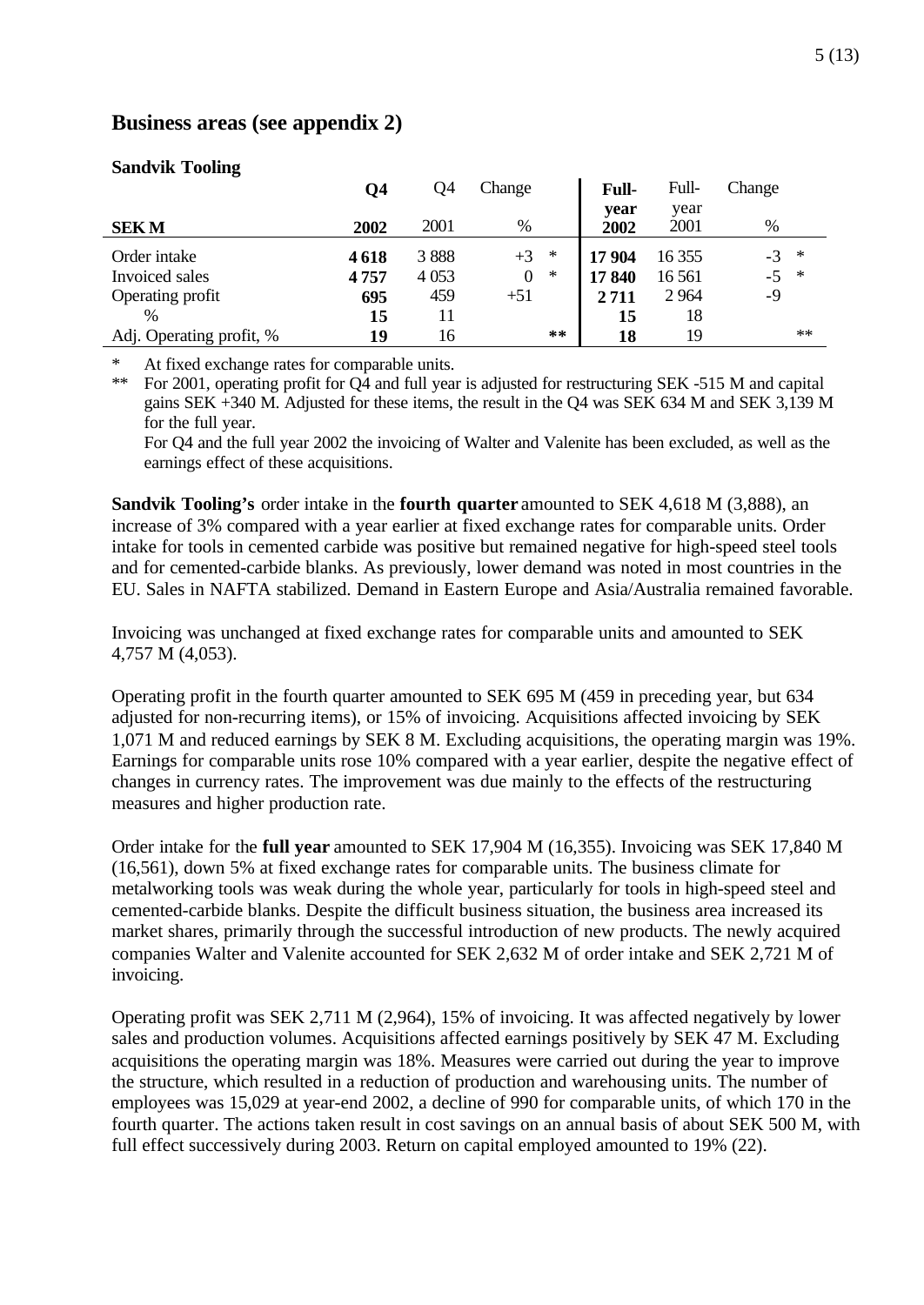|                  | О4   | Q <sub>4</sub> | Change          | <b>Full-</b> | Full-   | Change         |
|------------------|------|----------------|-----------------|--------------|---------|----------------|
|                  |      |                |                 | vear         | year    |                |
| <b>SEKM</b>      | 2002 | 2001           | $\%$            | 2002         | 2001    | $\%$           |
| Order intake     | 3526 | 3 2 7 3        | $\ast$<br>$+19$ | 14833        | 13 407  | *              |
| Invoiced sales   | 3387 | 3849           | $\ast$<br>$-4$  | 13842        | 13 501  | $\ast$<br>$-4$ |
| Operating profit | 397  | 346            | $+15$           | 1477         | 1 3 4 8 | $+10$          |
| $\%$             | 12   | 9              |                 |              | 10      |                |

#### **Sandvik Mining and Construction**

\* At fixed exchange rates for comparable units.

**Sandvik Mining and Construction's** order intake in the **fourth quarter** amounted to SEK 3,526 M (3,273), which was an increase of 19% at fixed exchange rates for comparable units. Order intake was affected positively by several large orders. Demand from the mining industry continued to be favorable but some uncertainty was noted regarding the future level of investment in heavy machinery. The activity in the energy field, particularly coal mining, slowed further. Demand in the construction industry was stable at a low level in Europe and NAFTA, but favorable in certain parts of Asia.

Invoicing amounted to SEK 3,387 M (3,849), a decline of 4% at fixed exchange rates for comparable units. The invoicing level remained high and the comparison is against a strong fourth quarter a year earlier.

Operating profit in the fourth quarter amounted to SEK 397 M (346), or 12% of invoicing, an increase of 15%. The earnings improvement was due mainly to a positive product mix, high capacity utilization in many areas of operations and lower costs.

It was decided in the fourth quarter to close the operations in Bluefield, West Virginia in the US, which mainly produces equipment for continuous coal mining. The closure affects about 150 persons.

The acquisition of Mazda Earth Technologies is included in order intake and invoicing in the amount of SEK 16 M.

Order intake for the **full year** amounted to SEK 14,833 M (13,407), an increase of 5% at fixed exchange rates for comparable units. Invoicing was SEK 13,842 M (13,501), a decline of 4% at fixed exchange rates for comparable units. Acquisitions contributed positively by 12%. Operating profit rose 10% compared with a year earlier and was SEK 1,477 M, or 11% of invoicing. Return on capital employed amounted to 18% (18). The business area's favorable development is the result of a successful sales and service organization, new products and continued efficiency improvements in the production structure.

The number of employees was 8,628, an increase of 560 from the beginning of the year for comparable units. The increase is attributable to the expansion of the service organization.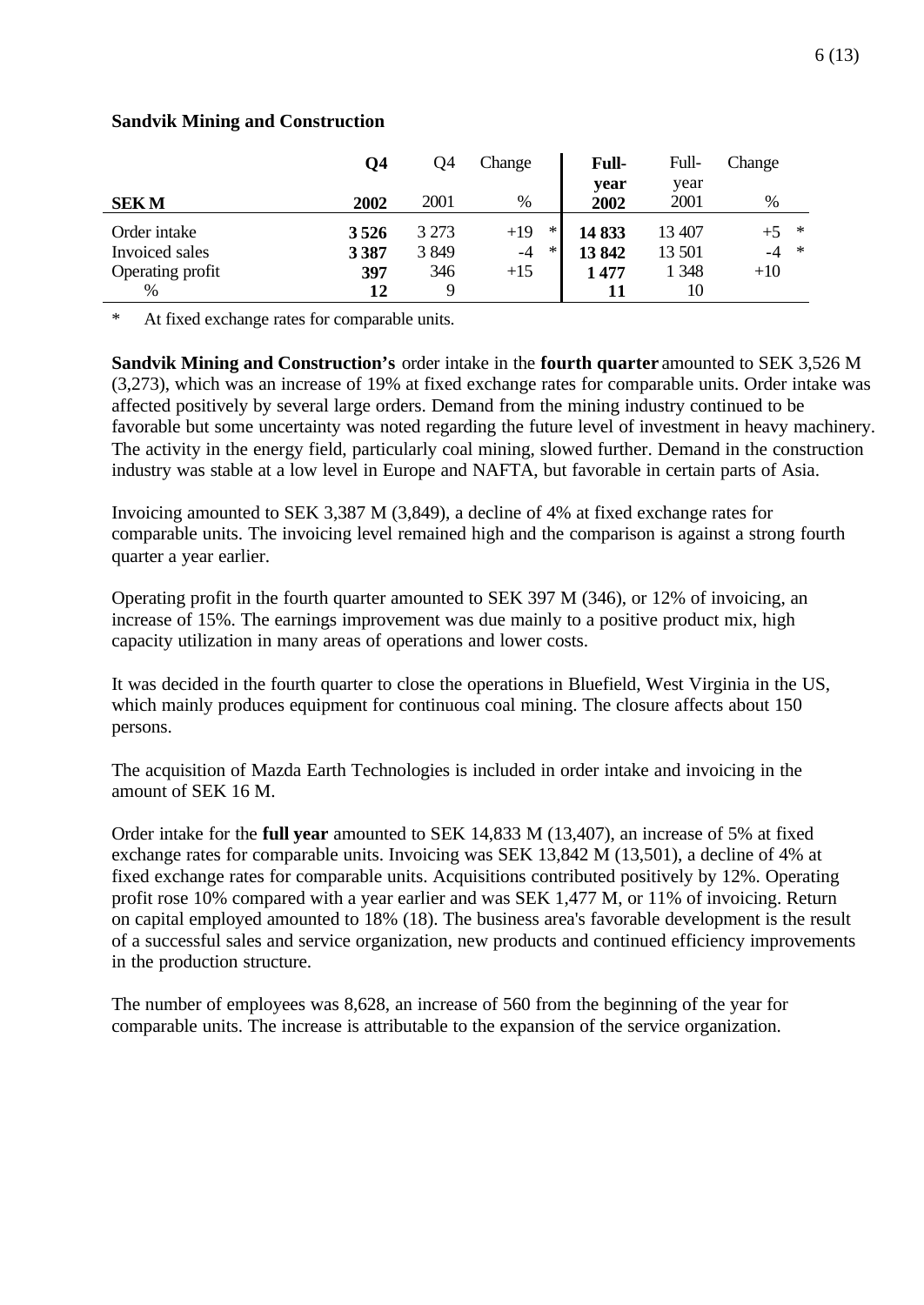|                  | Q4   | Q4      | Change |        | <b>Full-</b> | Full-   | Change |        |
|------------------|------|---------|--------|--------|--------------|---------|--------|--------|
|                  |      |         |        |        | year         | year    |        |        |
| <b>SEKM</b>      | 2002 | 2001    | %      |        | 2002         | 2001    | $\%$   |        |
| Order intake     | 3542 | 3 1 5 1 | $+21$  | ∗      | 13414        | 13 843  |        | $\ast$ |
| Invoiced sales   | 3518 | 3817    | $-1$   | $\ast$ | 12 970       | 14 5 28 | $-8$   | $\ast$ |
| Operating profit | 342  | 328     | $+4$   |        | 1 1 8 2      | 1 281   | -8     |        |
| %                | 10   | Q       |        |        |              |         |        |        |

#### **Sandvik Materials Technology (earlier Sandvik Specialty Steels)**

At fixed exchange rates for comparable units.

**Sandvik Material Technology's** order intake in the **fourth quarter** amounted to SEK 3,542 M (3,151), an increase of 21% from the preceding year at fixed exchange rates for comparable units. An order was received during the quarter valued at SEK 350 M for sorting equipment in the US. The market situation in the EU remained weak and softened in NAFTA. Demand in the electronics industry showed no signs of an upturn, which affected parts of the business area, particularly Kanthal. Lower demand for special products to the oil/gas industry and certain standard products to the engineering industry will affect the business area's capacity utilization at the beginning of 2003.

Invoicing amounted to SEK 3,518 M (3,817), a decline of 1% at fixed exchange rates for comparable units.

Operating profit in the fourth quarter amounted to SEK 342 M (328), or 10% of invoiced sales. Higher market prices for nickel affected earnings positively in an amount of about SEK 50 M. Consequently, earnings excluding this item was lower, which was the result of the negative effects of changed currency rates.

During the fourth quarter, negotiations were concluded to reduce the number of salaried employees at the main facility in Sandviken, Sweden, which will result in a decline of 138 persons in 2003.

Order intake for the **full year** amounted to SEK 13,414 M (13,843), a decline of 1% at fixed exchange rates for comparable units. Invoicing was SEK 12,970 M (14,528) down 8% at fixed exchange rates for comparable units. Demand was good during most of the year for project-related special products in the product area tube and consumer-related strip products. Operating profit declined 8% to SEK 1,182 M, or 9% of invoicing. Return on capital employed amounted to 10% (12).

The number of employees was 8,282, a decline of 280 for comparable units from the beginning of the year. The decline in the **fourth quarter** was 75 persons for comparable units.

# **Accounting principles**

This report has been prepared in accordance with the Swedish Financial Accounting Standards Council's recommendation RR20. As of 2002, an additional number of recommendations from the Swedish Financial Accounting Standards Council became effective, of which only RR15 Intangible Assets has had any effect on earnings for the year.

As of 2003, Sandvik applies the Swedish Financial Accounting Standards Council's recommendation RR29 Employee Benefits in consolidated accounting. The rules are based on IAS 19. Pensions and other post-retirement benefits have previously been reported in accordance with local rules in each country. The transition to RR29 results in an increase in the Group's pension liabilities of about SEK 1,600 M.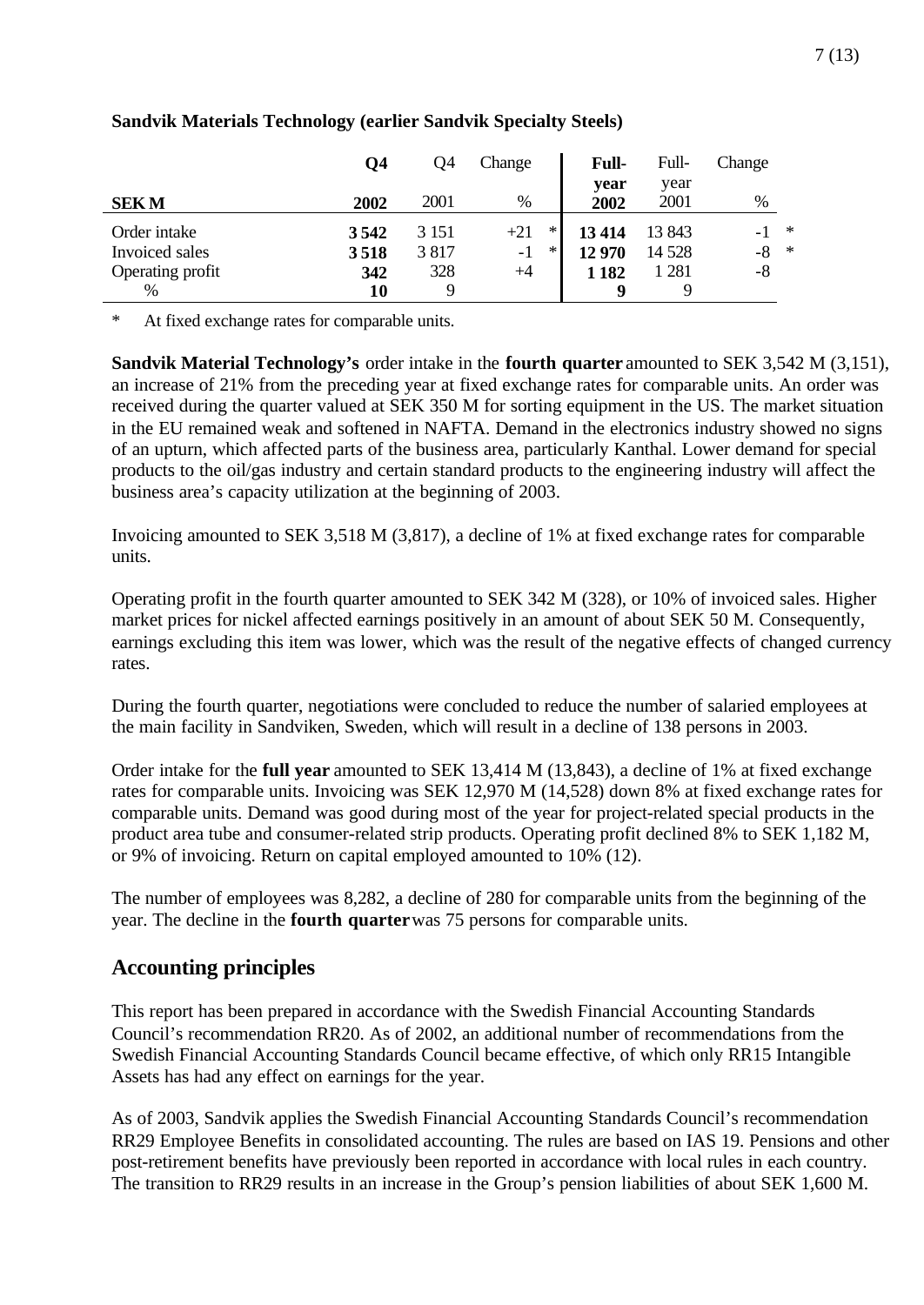After deduction for deferred taxes, the consolidated shareholders' equity is reduced by SEK 1,050 M. The change is made at 1 January 2003 and does not affect earnings and cash flow. The change does not alter the Sandvik Group's obligations to its employees.

## **Buy-back of shares**

At 31 December 2002, Sandvik's holding of own shares (treasury stock) totaled 8,697,000 corresponding to 3.4% of the total number of shares (258,709,350) and the amount paid was SEK 1,889 M. In accordance with the decision at the Annual General Meeting in May 2002, Sandvik is authorized to repurchase 10% of the total number of shares in the company. The authorization is valid for the period up to the Annual General Meeting on 5 May 2003.

## **Other**

- During the fourth quarter, it was decided to change the name of Sandvik Specialty Steels as of 1 January 2003 to Sandvik Materials Technology. The new president of the business area is Peter Gossas, formerly president of Sandvik Steel. The name change highlights the business area's focus on high-value-added products and concentration on materials technology.
- In December, Sandvik announced an agreement with the Swedish Red Cross covering global cooperation for three years. The agreement comprises the purchase of training services.
- Standard and Poor's confirmed in January 2003 that Sandvik retains its A+ credit rating for longterm borrowing and A-1 for short-term borrowing. The credit rating reflects Sandvik's strong position and the good cash flow from operations. Sandvik has retained these ratings since S&P began analysis of the company in 1997.

# **Structural changes 2002**

- An agreement was reached in February with the principal owners of German Walter AG to complete the acquisition which was initiated during 2001. This meant that Sandvik has consolidated the Walter Group as of 25 February. During the third quarter, Sandvik decided to make a public offer to the other shareholders in Walter AG for the acquisition of all shares outstanding at a price of EUR 32.50 (SEK 302) per share. The total value of the offer was about EUR 29.3 M, of which EUR 21.0 M had been accepted at the end of December. At 31 December Sandvik's ownership interest was 94% of the shares outstanding. Walter AG's operations include tools for metalworking, software systems for toolmanagement and numerically controlled grinding machines. Sales amounted to approximately SEK 2,700 M. Goodwill has preliminarily been estimated to SEK 810 M. The company has about 2,000 employees and its head office is located in Tübingen, Germany.
- In August, Sandvik acquired the North American tool company Valenite from Milacron Inc., in the US. The company, with approximately 1,300 employees, has its head office in Madison Heights, Michigan, US, and production units in South Carolina, Michigan and Texas. Sales in 2002 amounted to about SEK 1,850 M. The purchase price was SEK 1,645 M and goodwill is estimated preliminarily to SEK 855 M.
- In November, Sandvik Mining and Construction acquired Mazda Earth Technologies' operations in Japan. Mazda Earth Technologies is a leading manufacturer of machinery and equipment for the Japanese mining and construction industry. The operations being acquired have annual sales of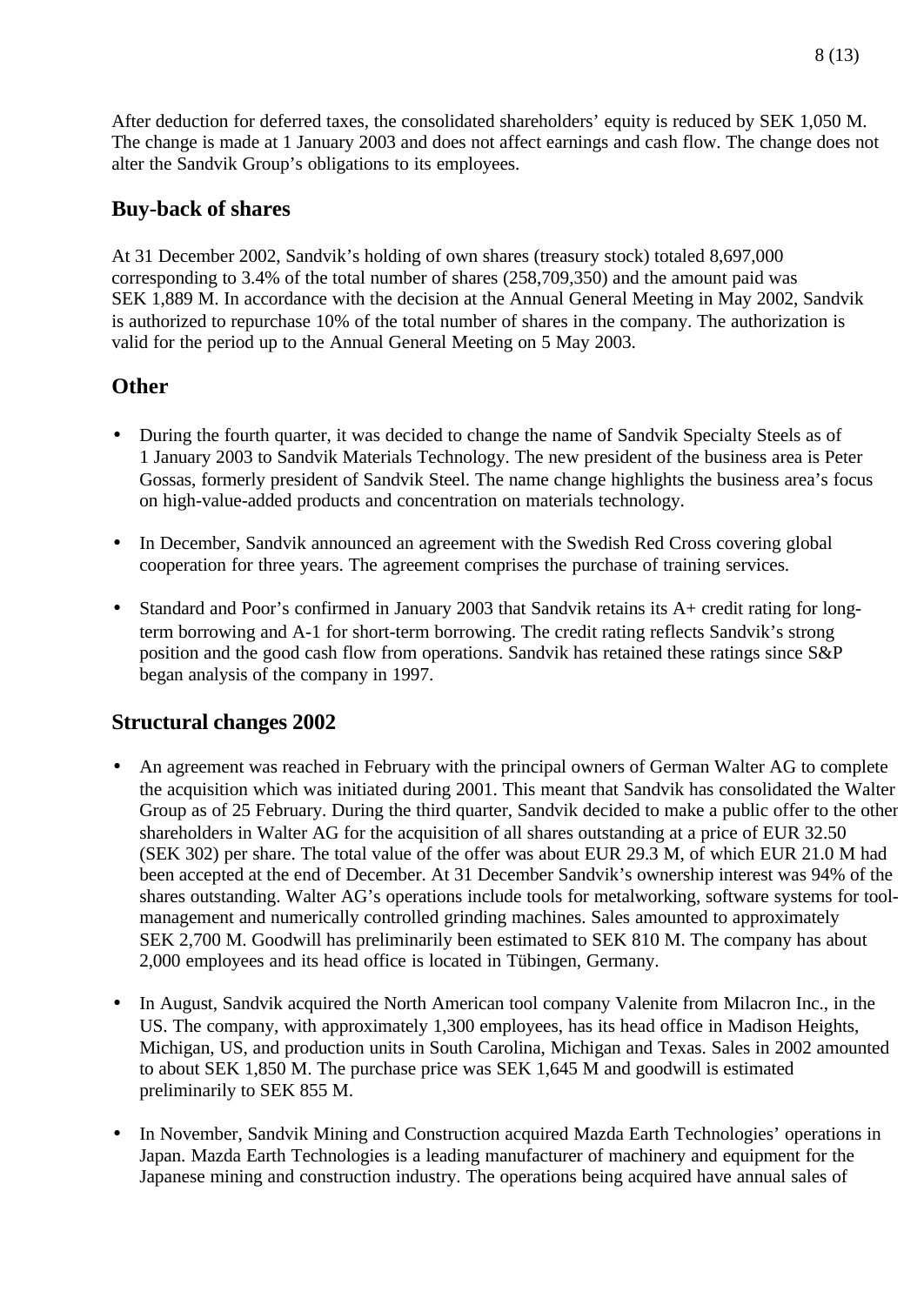about SEK 500 M and include the Toyo brand, development and production rights as well as a sales and service organization with about 30 employees.

• In the first quarter, Sandvik's interest in the associated company Avesta Sandvik Tube AB was reduced from 25% to 17%. The reduction was effected through the principal owner, AvestaPolarit, making a non-cash takeover of the Finnish tube manufacturer Oy Ja-Ro Ab and thereby increasing its number of shares in the company. At the same time, the company's name was changed to AvestaPolarit Stainless Tube AB.

## **Other structural changes**

- In May, Sandvik Materials Technology announced the decision to close the production of stainlesssteel spring wire at the Gusab Stainless AB subsidiary in Mjölby, Sweden, which has about 110 employees. The closing is expected to be completed during 2003 and production of spring wire is being transferred to other units in the wire operations. The closure is part of the previously announced program of change intended to increase efficiency and align production capacity within Sandvik Materials Technology.
- Sandvik Tooling decided in May to close production of cemented-carbide seal rings and wear parts in Espergaerde, Denmark, and transfer most of the production to the unit in Barcelona, Spain. The action affects slightly more than 100 employees and is expected to be completed in the beginnning of 2003. The closure is part of Sandvik Tooling's program of change.
- During the third quarter, a consolidation of operations in Precision Twist Drill in the US was carried out by Sandvik Tooling. One of the major actions was the transfer of the production in Rhinelander, Wisconsin, to Crystal Lake, Illinois, which resulted in a reduction of about 250 employees.
- Sandvik Materials Technology decided in the third quarter to intensify the ongoing program of change through a review of the organizational structure at the main facilities in Sandviken. The aim is to improve the profitability through reduced costs, enhanced efficiency and increased flexibility. As a result of this action, the number of salaried employees in Sandviken will be reduced by 138 positions in the beginning of 2003.
- In November, Sandvik Mining and Construction reached an agreement with Furukawa Co. Ltd in Tokyo, Japan, regarding product exchanges of rock-drilling and demolition tools and certain production cooperation. The intention is to be able to offer locally manufactured products in Japan.
- Sandvik Mining and Construction decided in November to consolidate production of machinery for the mining industry in North America to its plants in Alachua, Florida, US, and Burlington, Ontario, Canada. Work is under way to close the plant in Bluefield, West Virginia, which mainly manufactures machinery for the continuous mining of coal.

# **Profit sharing and options**

Since 1986, Sandvik has a profit-sharing system for all employees at wholly-owned companies in Sweden. The Group's return during 2002 means that the maximum amount, SEK 150 M, is allocated to the profit-sharing fund.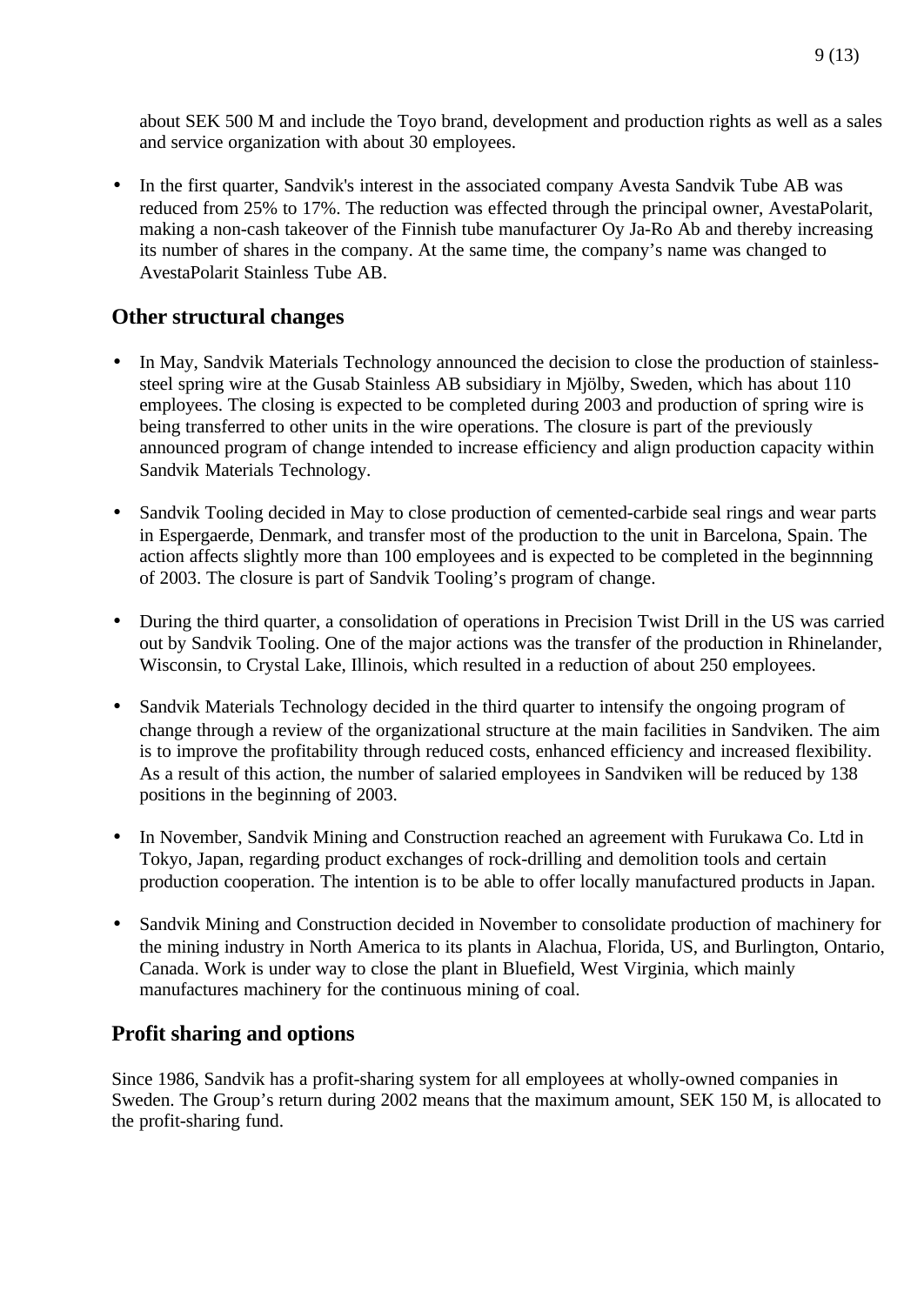The program is based on existing shares. Accordingly, there is no dilution effect for the current shareholders. The Board decided for 2003 to allocate 1,100,000 options to about 300 senior executives and specialists in the Group, of which 34,000 options to the President. The exercise price of the options will be 110% of the average share price during the next three trading days following publication of the year-end report.

### **Proposed dividend and repurchase of shares**

The Board of Directors proposes a dividend of SEK 10.00 per share (9.50) or SEK 2,500 M (2,382). The proposal represents an increase of 5% from a year earlier and the dividend corresponds to 73% of earnings per share. The proposed record date for dividend entitlement is 8 May 2003.

Sandvik's high profitability and its strong cash flow facilitate organic growth and acquisitions as well as an aggressive policy for dividend and repurchases. Against this background, the Board has decided to propose that the Annual General Meeting on 5 May 2003 authorize the Board to continue to repurchase the company's own shares. It is proposed that the company may hold its own shares (treasury stock) amounting to not more than 10% of the total number of shares outstanding, corresponding to 25.8 million shares. At 31 December 2002, Sandvik held 8,697,000 (7,672,000) of its own shares, corresponding to 3.4% of the total number of shares (258,709,350). The purchase shall be made on Stockholmsbörsen (Stockholm Exchange) at the prevailing market price. The buy-back is a step in an adjustment of the company's capital structure in accordance with established financial objectives.

The Annual General Meeting will be held in Sandviken on 5 May 2003, at 18:00. The annual report will be distributed to the shareholders approximately two weeks prior to the Meeting.

Sandviken, 11 February 2003

Sandvik AB; (publ) Board of Directors

Appendices: 1. Group summary 2. Invoicing and operating profit

The report on 2002 operations has not been audited by the company's auditors. Sandvik Group's result for the first quarter of 2003 will be published in connection with the Company's Annual General Meeting on 5 May 2003.

For additional information, please call +46 (0)26-26 10 01

A combined presentation and telephone conference will be held at the Operaterrassen in Stockholm on 11 February, 14:00. For further information visit www.sandvik.com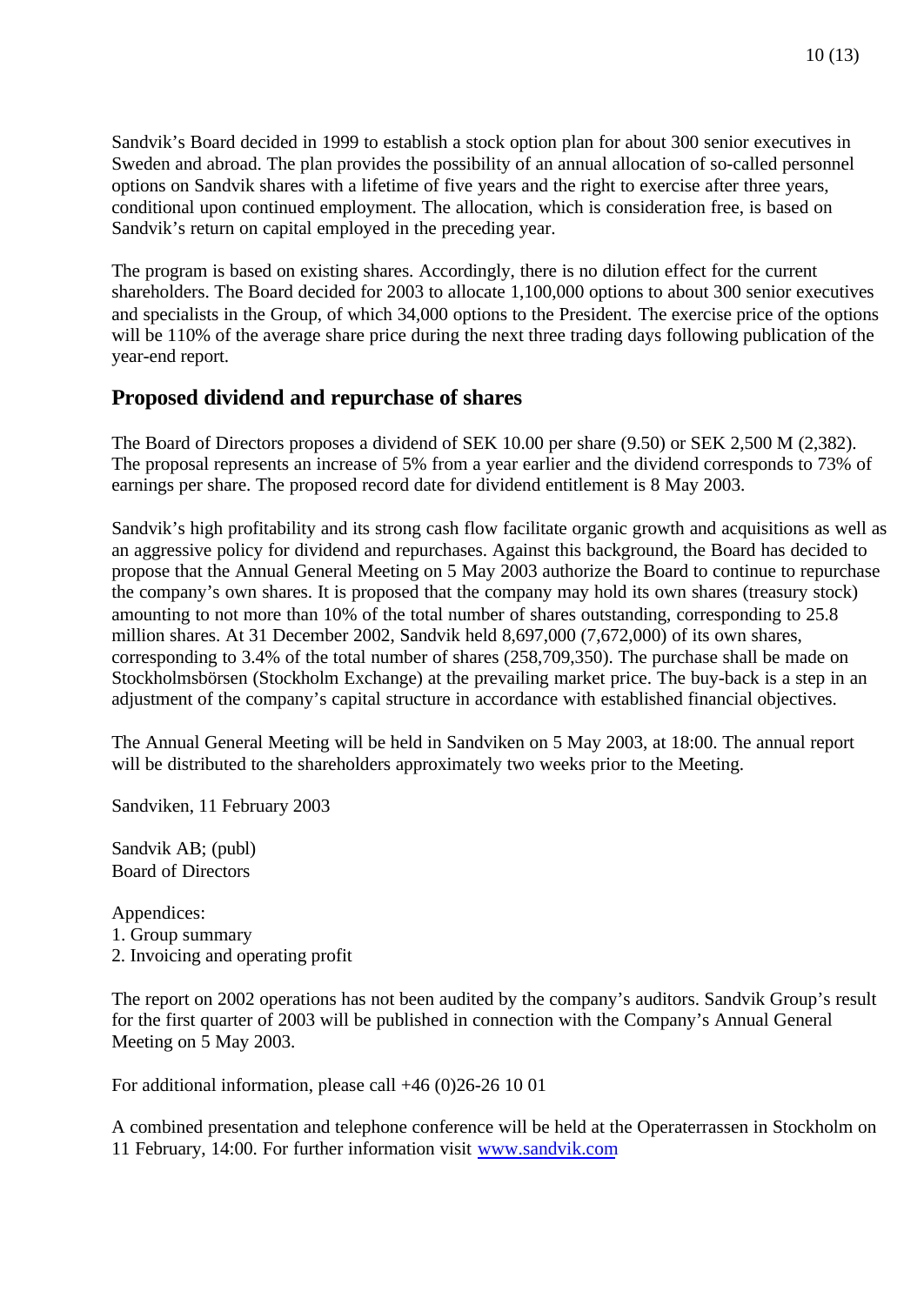| onsongacg i mancial miorinagon, seri ni          |                | Q4               |                  | Full-    |
|--------------------------------------------------|----------------|------------------|------------------|----------|
|                                                  | Q <sub>4</sub> |                  | Full-            |          |
|                                                  |                |                  | year             | year     |
| <b>Income statement</b>                          | 2002           | 2001             | 2002             | 2001     |
| Invoiced sales                                   | 12 660         | 12 780           | 48 700           | 48 900   |
| Cost of goods sold                               | $-8437$        | $-9311$          | -33 013          | $-33978$ |
| Gross profit                                     | 4 2 2 3        | 3 4 6 9          | 15 687           | 14 9 22  |
| Selling and administrative expenses              | $-2898$        | $-2,567$         | $-10173$         | $-9288$  |
| Other operating income and expenses              | 198            | 36               | 257              | 129      |
| Items affecting comparability                    | $\mathbf{0}$   | 340              | $\boldsymbol{0}$ | 340      |
| Operating profit                                 | 1523           | 1 278            | 5771             | 6 10 3   |
| Financial income and expenses, net               | $-214$         | $-129$           | $-708$           | $-497$   |
| Profit after financial items                     | 1309           | 1 1 4 9          | 5 0 6 3          | 5 606    |
|                                                  |                |                  |                  |          |
| Taxes                                            | $-310$         | $-48$            | $-1431$          | $-1712$  |
| Minority interests                               | $-59$          | $-36$            | $-196$           | $-206$   |
| Net profit                                       | 940            | 1 0 65           | 3436             | 3688     |
|                                                  |                |                  |                  |          |
| Earnings per share before dilution, SEK          | 3.70           | 4.30             | 13.70            | 14.40    |
| Earnings per share after full dilution, SEK      | 3.70           | 4.10             | 13.50            | 14.30    |
| Average no. of shares ('000)                     | 250 455        | 252 322          | 250 512          | 255 514  |
| Average no. of shares after full dilution ('000) | 255 367        | 257 243          | 255 418          | 260 435  |
| <b>Cash-flow statement</b>                       |                |                  |                  |          |
| Profit after financial items                     | 1309           | 1 1 4 9          | 5 0 6 3          | 5 606    |
| Items not affecting cash flow                    | 19             | 41               | $-175$           | $-579$   |
| Reversal of depreciation                         | 741            | 627              | 2696             | 2446     |
| Taxes paid                                       | $-169$         | $-405$           | $-1449$          | $-1762$  |
| Change in inventories                            |                | 323              | 285              | $-583$   |
| Change in operating receivables and liabilities  | $-8$<br>$-101$ | $-156$           | 770              | $-35$    |
| Cash flow from operations                        | 1791           | 1579             | 7 1 9 0          | 5 0 9 3  |
|                                                  |                |                  |                  |          |
| Investments, acquisitions and divestments        | $-967$         | $-2064$          | $-4708$          | $-3873$  |
| Change in short-term loans                       | $-855$         | $-226$           | $-895$           | 3 2 6 7  |
| Change in long-term loans                        | 109            | 600              | 1236             | 870      |
| Own shares aquired                               | $-106$         | $-403$           | $-230$           | $-1660$  |
| Payment to pension fund                          | 0              | $-1$             | 0                | $-1070$  |
| Dividends paid                                   | $\bf{0}$       | $\boldsymbol{0}$ | $-2545$          | $-2554$  |
| Net cash-flow                                    | $-28$          | $-515$           | 48               | 73       |
| Liquid funds at beginning of period              | 2 2 1 7        | 2796             | 2258             | 2097     |
| Exchange-rate differences in liquid funds        | $-14$          | $-23$            | $-131$           | 88       |
| Liquid funds at end of period                    | 2 1 7 5        | 2 2 5 8          | 2 1 7 5          | 2 2 5 8  |

#### **Consolidated Financial Information, SEK M**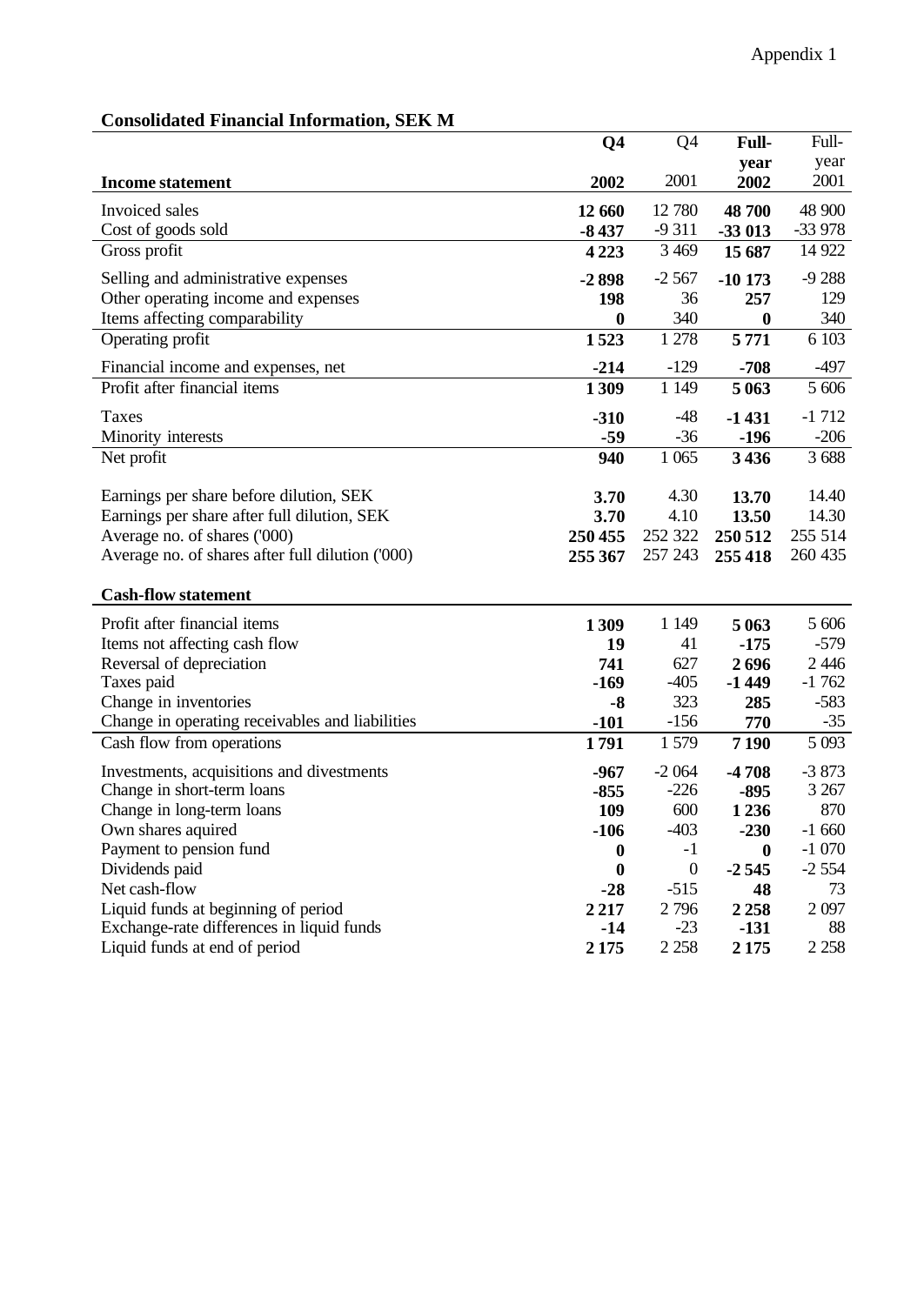|                                                        | <b>Full-year</b> | Full-year |
|--------------------------------------------------------|------------------|-----------|
| <b>Balance sheet</b>                                   | 2002             | 2001      |
| Fixed assets                                           | 23 022           | 22 5 05   |
| Inventories                                            | 12849            | 12 9 53   |
| Current receivables                                    | 12 075           | 11 833    |
| Liquid assets                                          | 2 1 7 5          | 2 2 5 8   |
| Total assets                                           | 50 121           | 49 549    |
| Shareholders' equity                                   | 23 205           | 23 972    |
| Minority interests                                     | 964              | 967       |
| Interest-bearing provisions and liabilities            | 13 5 27          | 12 222    |
| Non-interest-bearing provisions and liabilities        | 12 4 25          | 12 3 8 8  |
| Total provisions, liabilities and shareholders' equity | 50 121           | 49 549    |

# **Change in shareholders' equity**

| Opening equity as shown in approved balance sheet              | 23 972  | 22 472  |
|----------------------------------------------------------------|---------|---------|
| Effect of change in accounting principles                      |         | 547     |
| Opening equity adjusted to new accounting principles<br>23 972 |         | 23 019  |
| Translation differences due to changed currency rates          | $-1593$ | 1 2 5 3 |
| Dividends paid                                                 | $-2380$ | $-2328$ |
| Own shares aquired                                             | $-230$  | $-1660$ |
| Net profit of the period                                       | 3436    | 3688    |
| Closing balance                                                | 23 20 5 | 23 972  |